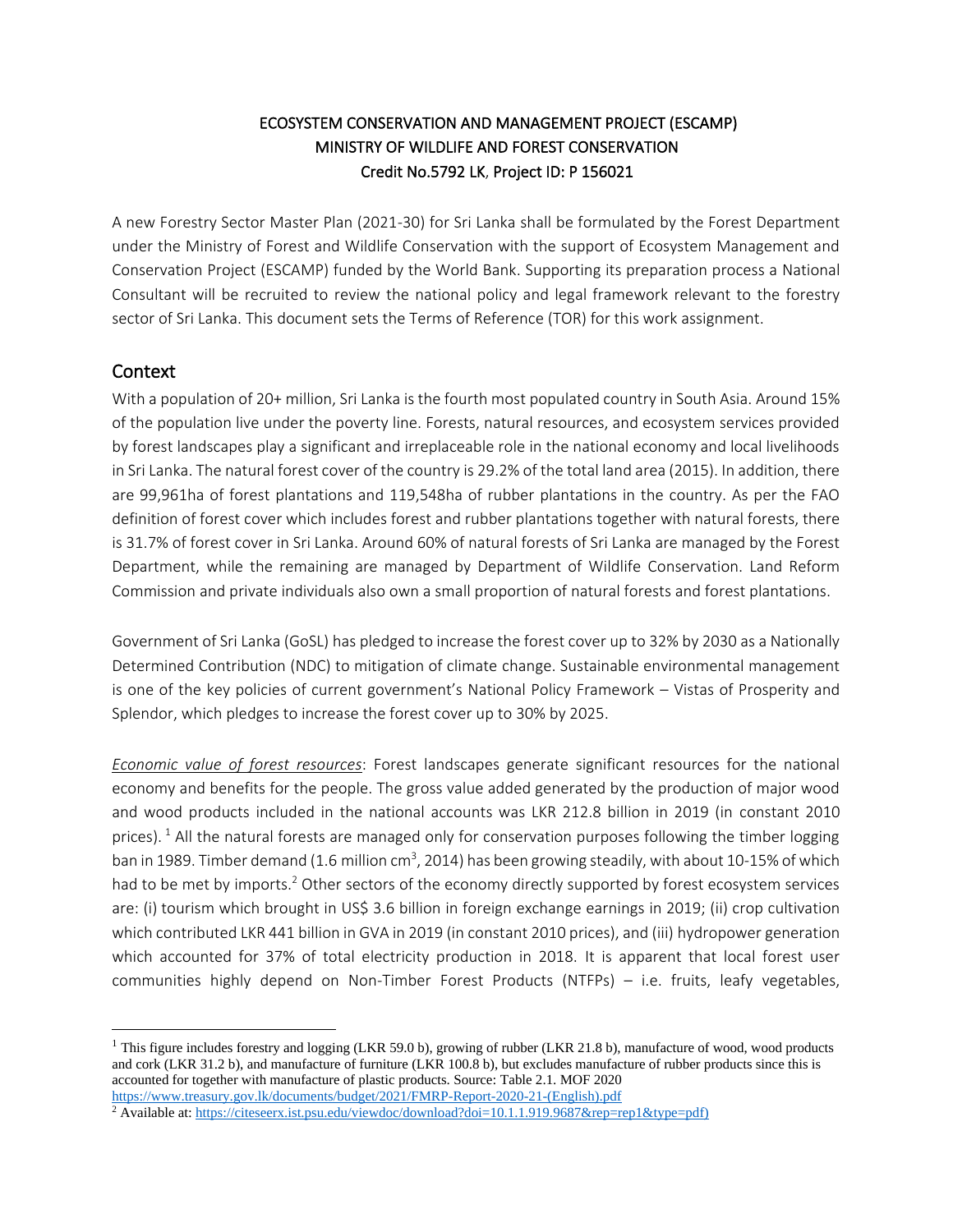medicines, bee honey, *Kithul* treacle, resin, firewood, etc. – on natural forests for consumption and retail selling which increases the pressure on natural forests. In 2008 the total value of three key non-timber forest ecosystem services, namely *non-wood forest products*, *water regulation*, and *recreation* was estimated at US\$ 231 million (in constant 2018 US\$s). Of this, about US\$ 168 million or 73% is commanded by recreation ecosystem services, US\$51 million or 22% by water regulation services and the remainder by non-wood forest products. The per-hectare total non-timber ecosystem service value in 2018 was estimated at US\$113 (constant 2018 Dollars.) This value placed Sri Lanka nearly at par with Thailand (US\$114/ha), and significantly ahead of Malaysia (US\$46/ha) and Vietnam (US\$79/ha).<sup>3</sup> The corresponding natural capital value was estimated at US\$ 5.6 billion in 2018 (constant 2018 Dollars). <sup>4</sup>

*Deforestation and forest degradation:* The natural forest cover has been decreasing over the last century continuously at a diminishing rate. The annual deforestation rate from 1999 to 2010 was 0.23%, whereas it was 0.76% from 1992 to 1999. The major causes of deforestation and forest degradation in Sri Lanka include planned conversion of forest lands into non forest land uses, slash and burn agriculture, illegal encroachments, forest fires, cattle grazing, and illegal extraction of gravel.

Drivers of deforestation and forest degradation are linked with many social, economic, and political factors which are beyond the purview of forestry institutions. Identified main drivers are (i) encroachment into the forest by private agricultural ventures, (ii) infrastructure development projects, and (iii) a range of smallscale local drivers such as cultivation of spices, collection of fuelwood and non-timber forest products, cattle grazing, forest fires, gem mining, and illicit felling of timber.<sup>5</sup> Therefore, collaborative efforts of other sectors such as agriculture, livestock and economic development are required to address this complex issue.

*National Forest Policy 1995 and Forestry Sector Master Plan 1995-2020:* Forestry Sector Development Project was started in 1993 with the support of FINNIDA, the British Overseas Development Agency (ODA, currently Department for International Development or DFID), the World Bank and the UNDP/FAO. Within this project, the 1986 Forestry Master Plan was reformulated as the Forestry Sector Master Plan (FSMP), with a revised National Forest Policy as its foundation, and both were approved by the parliament in 1995. FSMP was prepared by the Forestry Planning Unit of the Ministry of Agriculture, Lands and Forestry in 1995 to provide guidance to the forestry sector in sustainable management of forest resources of the country to assure provisioning of eco-system services to the Sri Lankan society. The two documents focus on participatory forest management and empowerment of the rural population for the conservation and sustainable management of forests and trees outside forests, agroforestry, bioenergy and NTFPs.

<sup>3</sup> Source: World Bank (2021) "Changing Wealth of Nations 2021: Managing Assets for the Future" database.

<sup>4</sup> Capitalized using an annual discount rate of 4% over a period of 100 years (World Bank 2020).

<sup>&</sup>lt;sup>5</sup> Fernando, S., A. Senaratna, N. Pallewatta, E. Lokupitiya, L., Manawadu L., U. Imbulana, I. De Silva, and Ranwala, S. 2015. (Coauthors). Assessment of key policies and measures to address the drivers of deforestation and forest degradation in Sri Lanka. Final report of a consultancy awarded to the Colombo Science and Technology Cell, Faculty of Science, University of Colombo, by The United Nations Development Programme for the Sri Lanka UN-REDD Programme.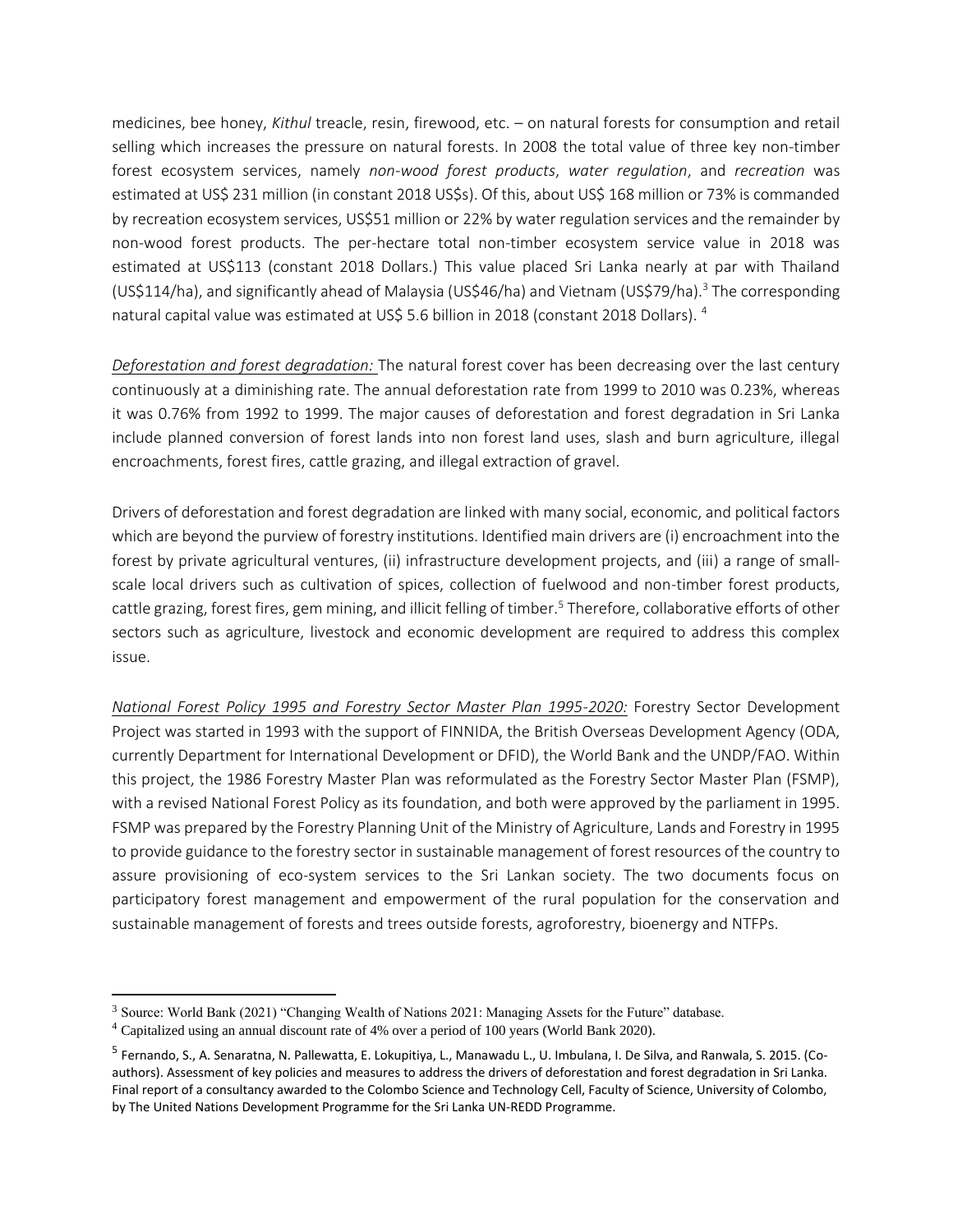Implementation of FSMP for past 25 years was successful to a greater extent. Based on FSMP many forestry investment programs were formulated and successfully implemented. Forest Resource Management Project (FRMP), Participatory Forestry Project (PFP), and Upper Watershed Management Project (UWMP) are few of such programs. Based on the guidelines provided by the FSMP Forest Ordinance was amended. Establishment of permanent forestry estate was initiated and yet to be completed. Active involvement of local communities in forest management has drastically increased. However, some of the targets set in FSMP could not be achieved due to various reasons such as financial constraints, lack of political interest, poor inter-agency linkages, conflicting mandates of various institutions and interest groups, lack of proper stakeholder engagement mechanism, etc.

In this context Hon. Minister decided in March 2021 for the Forest department to prepare a new FSMP 2021-30. The FSMP's proposed development objective is to identify strategic directions and facilitate the implementation of existing and new national forest policies, institutional, and investment programs in the forestry sector of Sri Lanka, considering current trends and scenarios.

*Policies, Laws and Regulations Review:* National and international policies directly and indirectly relevant to forestry and wildlife sectors and that have an impact on Forestry Sector Master Plan 1995-2020 and National Forest Policy 1995 have changed significantly over the years. National Forest Policy reflects the fundamental guidelines to formulate the FSMP objectives, strategies, and actions. The review will ensure that national PLRs guide the development of the new FSMP, by identifying overall pathway for the forestry sector and ensuring that the FSMP is aligned.

## Objective

The key objective is to review and analyze the current policy and legal framework relevant to the forestry sector of Sri Lanka in order to ensure the development of new FSMP is aligned with the existing PLRs, identify gaps/potential obstacles to implement the FSMP, and to address them to find solutions within the FSMP.

## Scope of Work

National Consultant will be working directly under an International Consultant who will be responsible for leading the process of new FSMP preparation.

Tasks and outputs are;

- 1) Inception Report: Upon selection, the National Consultant shall prepare an inception report. Inception report will include;
	- a. Finalized methodology (approach) and matrix or template to be used for the review (to be developed under the supervision of the International Consultant);
	- b. Draft list of national policies, laws, and regulations considered for the review; and
	- c. Detailed steps and finalized work plan for the assignment.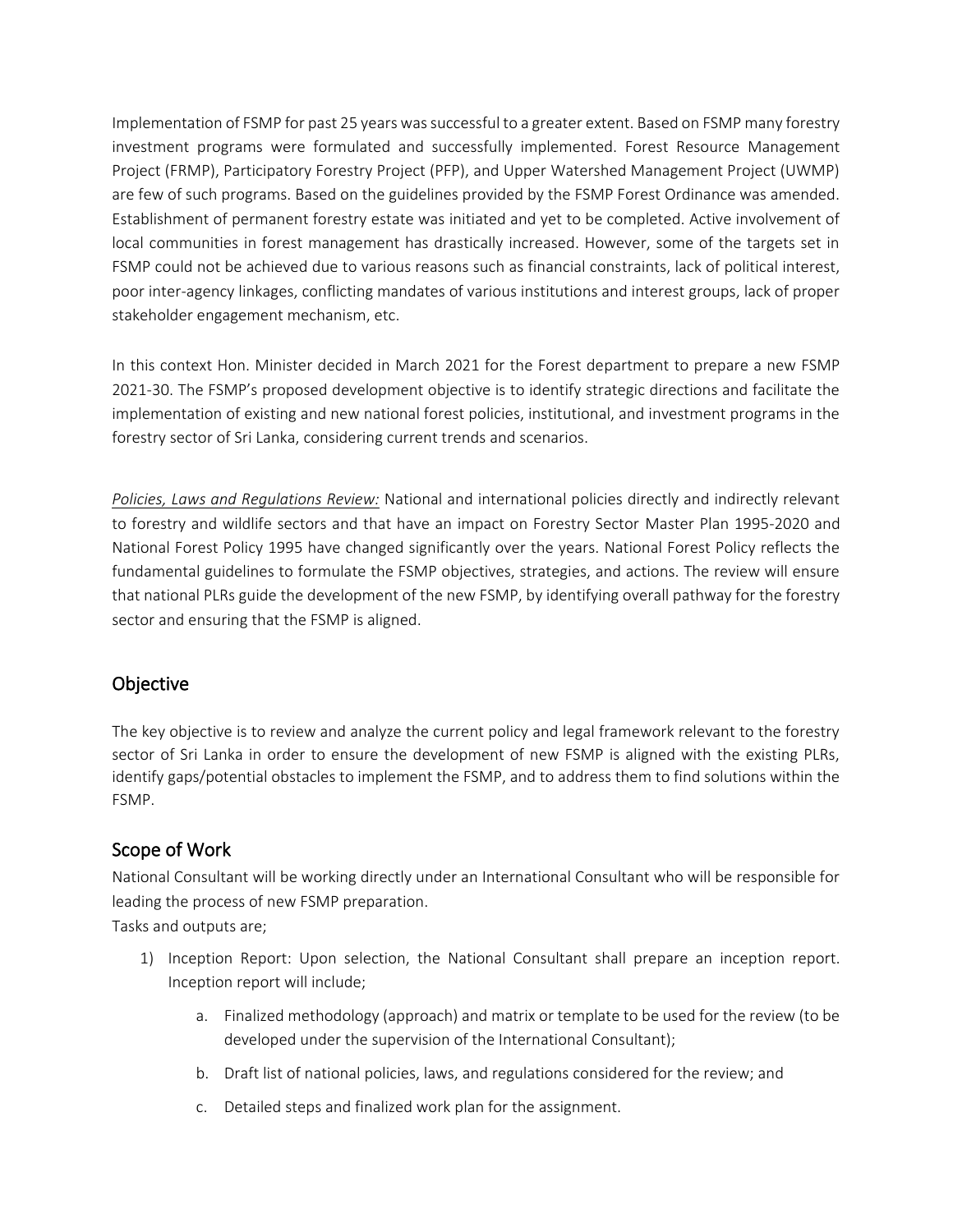2) PLR Review Report: National Consultant shall conduct the PLR review using the agreed upon approach and existing literature under the guidance of the International Consultant supported by the Forest Department, ESCAMP and the World Bank where required. PLR review shall focus on analyzing the relevance and implications of national policies, laws, and regulations for developing the new FSMP. It will also identify any gap or weakness in the national PLR framework that may need to be addressed.

In a preliminary assessment, Forest Department has identified the following list of national policies<sup>6</sup>;

- Coastal zone management policy
- National wildlife policy
- National Solid waste management
- National Environmental policy
- National watershed management policy
- National wetlands policy
- National biosafety policy
- National elephant conservation and management policy
- National land use policy
- National climate change policy
- National policy on sand as a resource for construction industry
- Mangrove conservation policy
- Sustainable Development Policy
- Other related policies (i.e. policies related to landscape management)

National Consultant shall support the International Consultant to analyze the synergies and/or differences between national PLR and relevant international conventions, protocols, and agreements.

National Consultant shall identify and analyze the laws and regulations – including and beyond the Forest Ordinance (FO) and Fauna and Flora Protection Ordinance (FFPO) – applicable and relevant to the effective, efficient and participatory forest conservation and management in alignment with the FSMP preparation requirements. PLR analysis shall emphasize the synergies and conflicts in the national legal framework affecting the forestry sector in Sri Lanka.

3) Where applicable, National Consultant will review the PLR gaps and weaknesses in relation to successful implementation of 9 investment programs.

Forest Department has identified the following tentative list of investment programs that are proposed to be included in the new FSMP;

- 1. Sustainable forest management, including;
	- a. forest inventory and monitoring
	- b. silviculture and restoration practices
	- c. forest landscapes in physical spatial planning

<sup>6</sup> This is not an exhaustive list.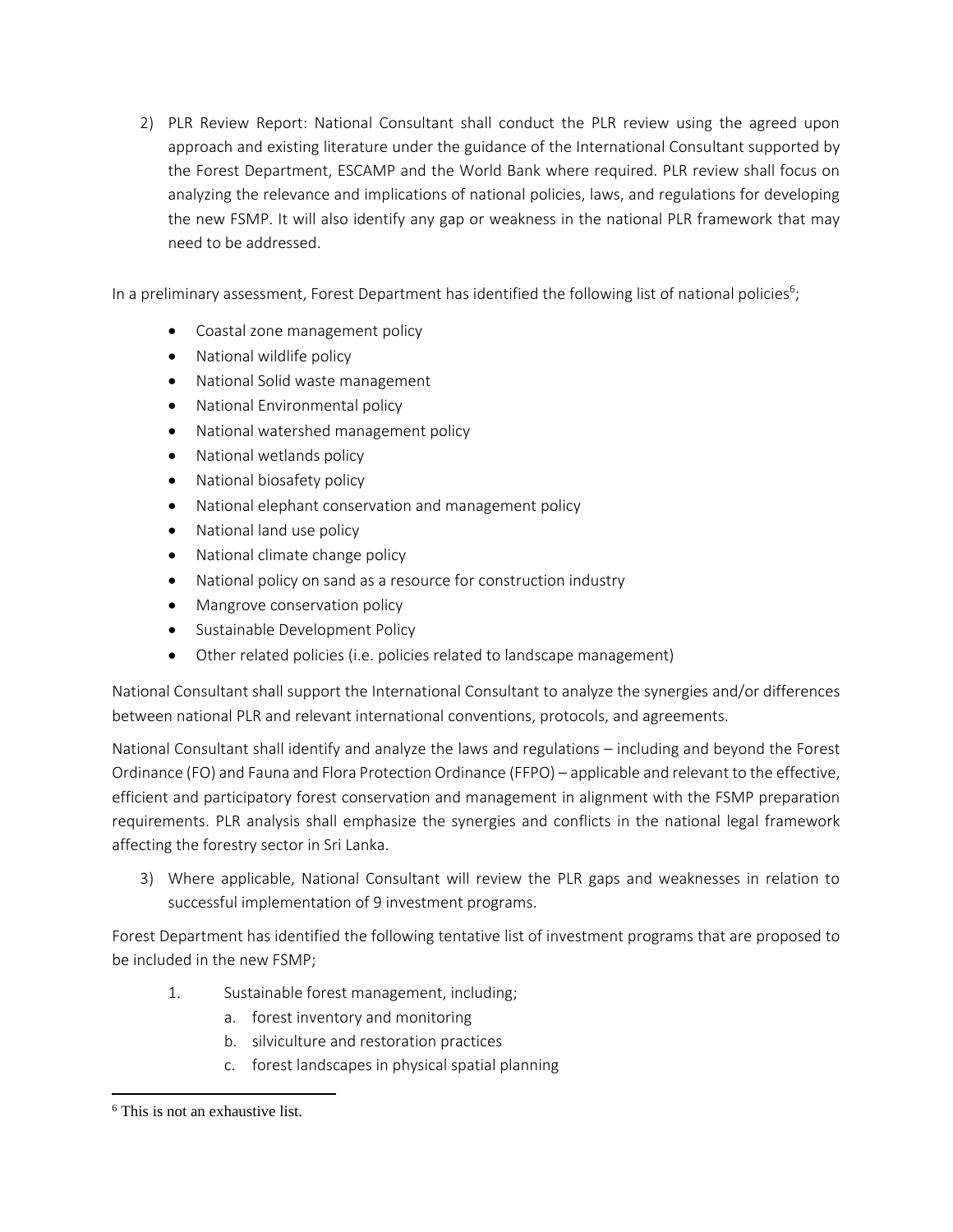- d. forestry research
- e. forestry education
- f. forest protection
- g. biodiversity and wildlife conservation
- h. forest economics, valuation, and sustainable financing
- 2. Urban forestry
- 3. Social forestry (plantations, home gardens, roadside tree plantations)
- 4. Forest private partnerships
- 5. Nature-based tourism / ecotourism
- 6. Climate and disaster resilience through forestry
- 7. Sustainable timber supply
- 8. Timber-based Small and Medium Enterprises (SMEs)
- 9. Forest policy and institutions
- 4) Upon completion of the review, National Consultant shall support the International Consultant to integrate the findings into the new FSMP.

### *Output 1: Inception Report Output 2: Draft PLR Review Report Output 3: Finalized PLR Review Report Output 4: FSMP section integrating PLR review findings (together with the International Consultant)*

# Proposed Outline of the PLR Analysis

- 1. Identification of relevant PLRs list of PLRs applicable/relevant for forestry sector in Sri Lanka.
- 2. Scope: Scope of application and/or degree of overlapping with forest and wildlife resources of relevant policy/law/regulation.
- 3. Institutional arrangement: Authority / institutional responsibilities and (if there any) overlapping with FD / DWC.
- 4. Synergies with forestry sector: Complementarity to FD / DWC regulations what the policy adds on top of FD / DWC regulations.
- 5. Conflicts with forestry sector: Contradictions areas where the policy contradicts with FD / DWC regulations, with which specifically, and how to resolve.
- 6. Coordination and recommendations: Practical means to streamline the policy with FD / DWC regulations and better coordinate the monitoring and enforcement of both.

# Contract Duration

3 months.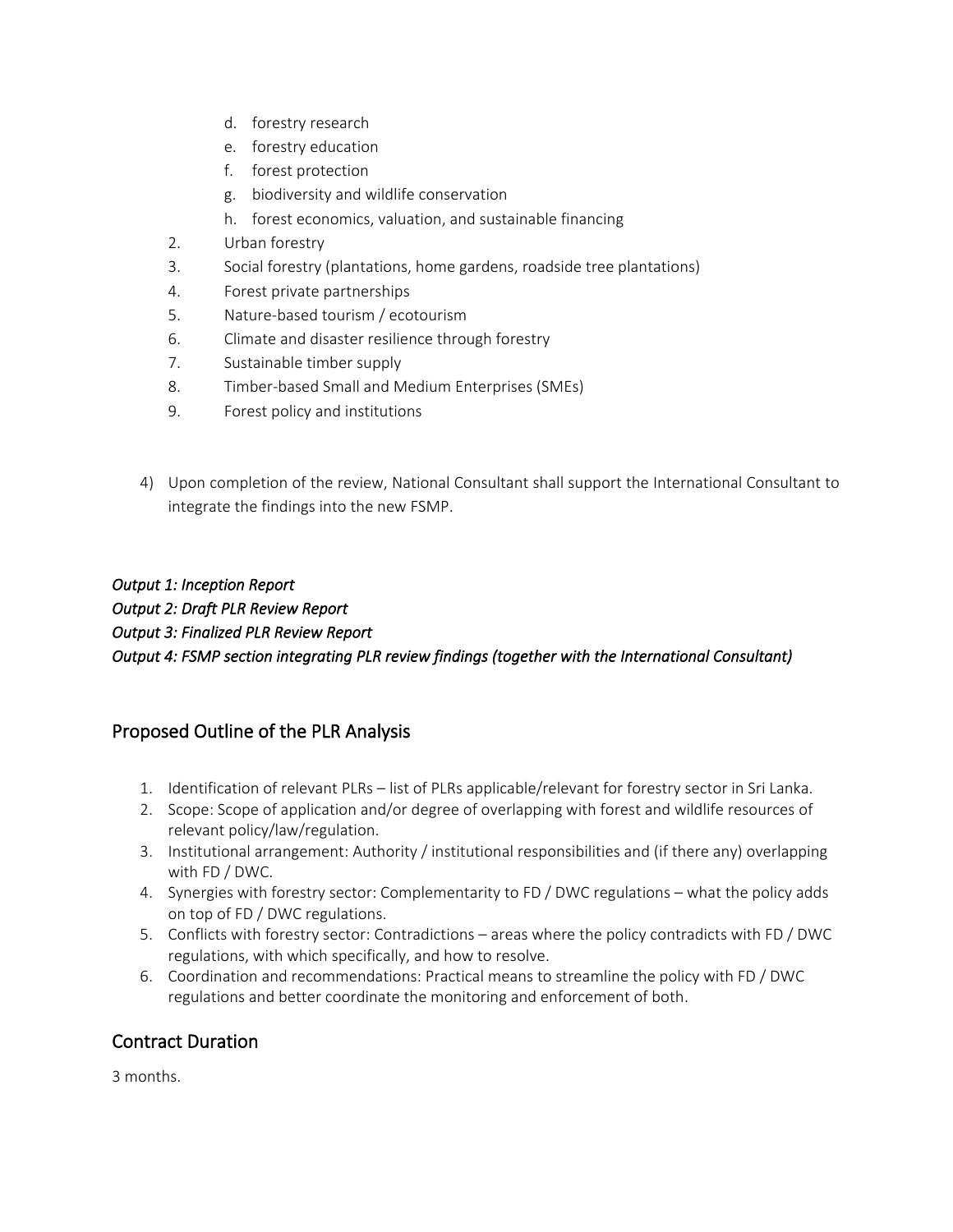## Responsibilities of the Consultant

The National Consultant is responsible for;

- Planning the consultancy to achieve the tasks described in this TOR, and deliver the outputs within the agreed dates (for each deliverable),
- Work closely with the International Consultant to align his/her work with the FSMP preparation,
- Work closely with the Forest Department, ESCAMP and the World Bank where necessary,
- Support other tasks (related to PLR review) relevant to FSMP preparation as may be specified by the International Consultant or Project Director.

| <b>Outputs</b> | Deliverables                                                                                 | Due date              | Payment |
|----------------|----------------------------------------------------------------------------------------------|-----------------------|---------|
|                | Inception Report                                                                             | $1st$ month           | 10%     |
|                | Draft PLR Review Report                                                                      | 4 <sup>rd</sup> month |         |
| 3              | Finalized PLR Review Report                                                                  | $5th$ month           |         |
| 4              | FSMP section integrating PLR review findings<br>(together with the International Consultant) | $5th$ month           |         |

#### Deliverables and Payments

### Expertise and Qualifications

- Advanced degree in Law, Natural Resource Management, or in any related field.
- 7+ years professional experience in policy/legislation review/research, forestry and natural resource management policy research or in any other relevant field.
- Strong professional experience working with government, non-government, private sector, and community level stakeholders.
- Excellent communications and organizational skills.
- Ability to work with multi-disciplinary and multi-cultural teams.

### Submission of Proposal

Interested individuals should submit a proposal in response to the TOR that should include the following;

Cover letter